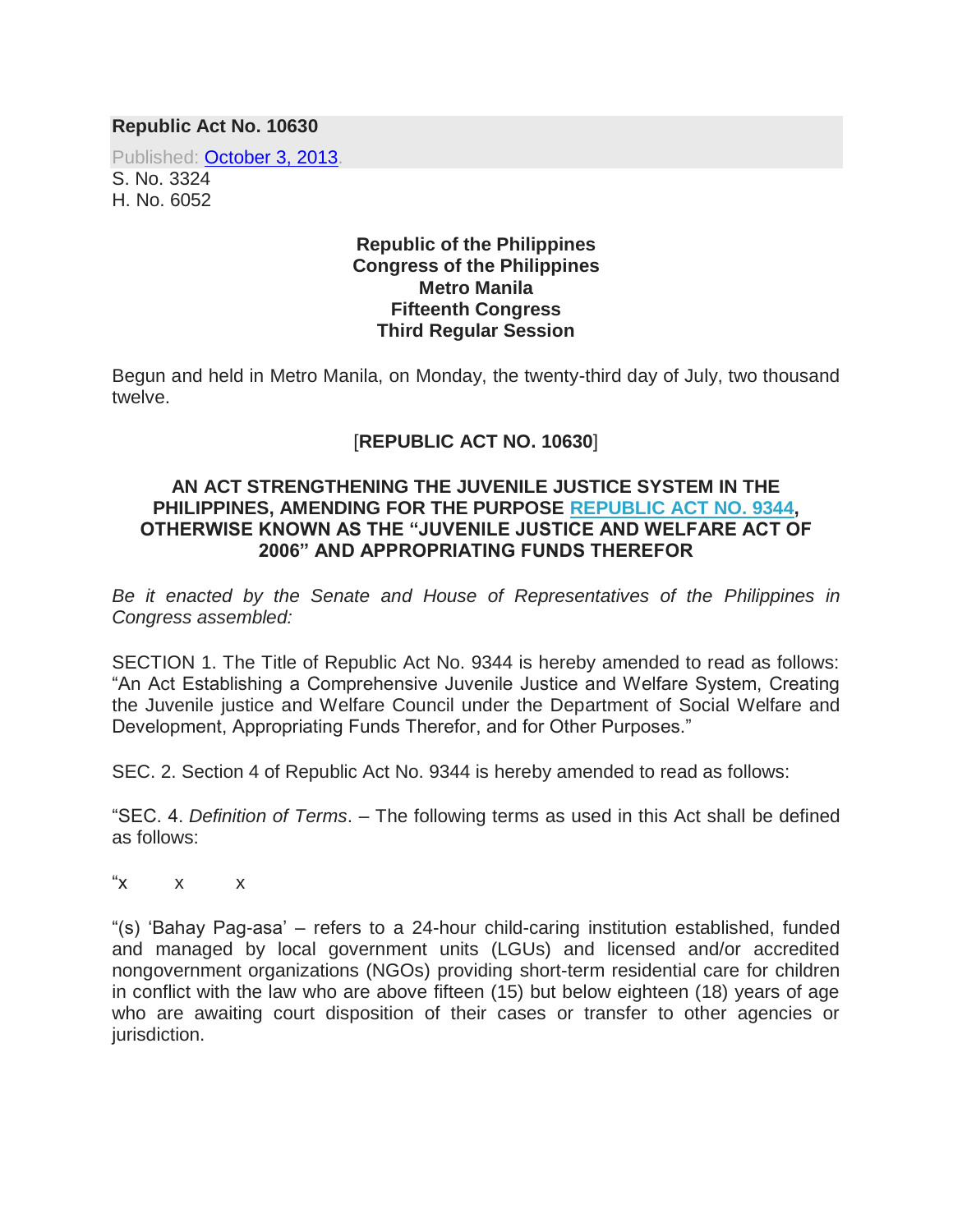"Part of the features of a 'Bahay Pag-asa' is an intensive juvenile intervention and support center. This will cater to children in conflict with the law in accordance with Sections 20, 20-A and 20-B hereof.

"A multi-disciplinary team composed of a social worker, a psychologist/mental health professional, a medical doctor, an educational/guidance counselor and a Barangay Council for the Protection of Children (BCPC) member shall operate the 'Bahay Pagasa'. The team will work on the individualized intervention plan with the child and the child's family.

" $X$   $X$   $X$ ."

SEC. 3. Section 6 of Republic Act No. 9344 is hereby amended to read as follows:

"SEC. 6. *Minimum Age of Criminal Responsibility*. – A child fifteen (15) years of age or under at the time of the commission of the offense shall be exempt from criminal liability. However, the child shall be subjected to an intervention program pursuant to Section 20 of this Act.

"A child is deemed to be fifteen (15) years of age on the day of the fifteenth anniversary of his/her birthdate.

"A child above fifteen (15) years but below eighteen (18) years of age shall likewise be exempt from criminal liability and be subjected to an intervention program, unless he/she has acted with discernment, in which case, such child shall be subjected to the appropriate proceedings in accordance with this Act.

"The exemption from criminal liability herein established does not include exemption from civil liability, which shall be enforced in accordance with existing laws."

SEC. 4. Section 8 of Republic Act No. 9344 is hereby amended to read as follows:

"SEC. 8. *Juvenile Justice and Welfare Council (JJWC)*. – A Juvenile Justice and Welfare Council (JJWC) is hereby created and attached to the Department of Social Welfare and Development and placed under its administrative supervision. The JJWC shall be chaired by an Undersecretary of the Department of Social Welfare and Development. It shall ensure the effective implementation of this Act and coordination among the following agencies:

- "(a) Department of Justice (DOJ);
- "(b) Council for the Welfare of Children (CWC);
- "(c) Department of Education (DepED);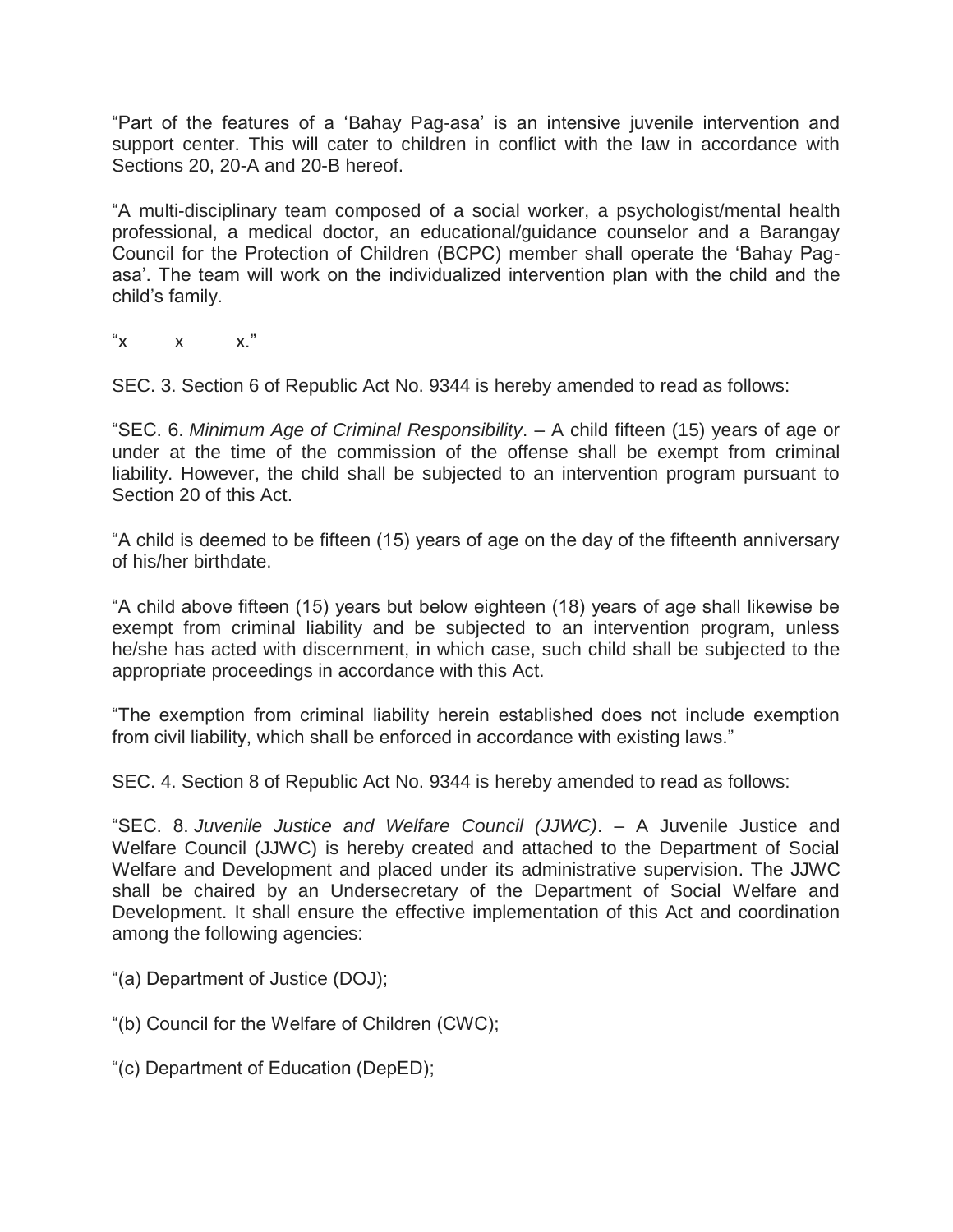"(d) Department of the Interior and Local Government (DILG);

- "(e) Public Attorney's Office (PAO);
- "(f) Bureau of Corrections (BUCOR);
- "(g) Parole and Probation Administration (PPA);
- "(h) National Bureau of Investigation (NBI);
- "(i) Philippine National Police (PNP);
- "(j) Bureau of Jail Management and Penology (BJMP);
- "(k) Commission on Human Rights (CHR);
- "(l) Technical Education and Skills Development Authority (TESDA);
- "(m) National Youth Commission (NYC); and

"(n) Other institutions focused on juvenile justice and intervention programs.

"The JJWC shall be composed of representatives, whose ranks shall not be lower than director, to be designated by the concerned heads of the following departments or agencies and shall receive emoluments as may be determined by the Council in accordance with existing budget and accounting rules and regulations:

- "(1) Department of Justice (DOJ);
- "(2) Department of Social Welfare and Development (DSWD);
- "(3) Council for the Welfare of Children (CWC);
- "(4) Department of Education (DepED);
- "(5) Department of the Interior and Local Government (DILG);
- "(6) Commission on Human Rights (CHR);
- "(7) National Youth Commission (NYC);

"(8) Two (2) representatives from NGOs, to be designated by the Secretary of Social Welfare and Development, to be selected based on the criteria established by the Council;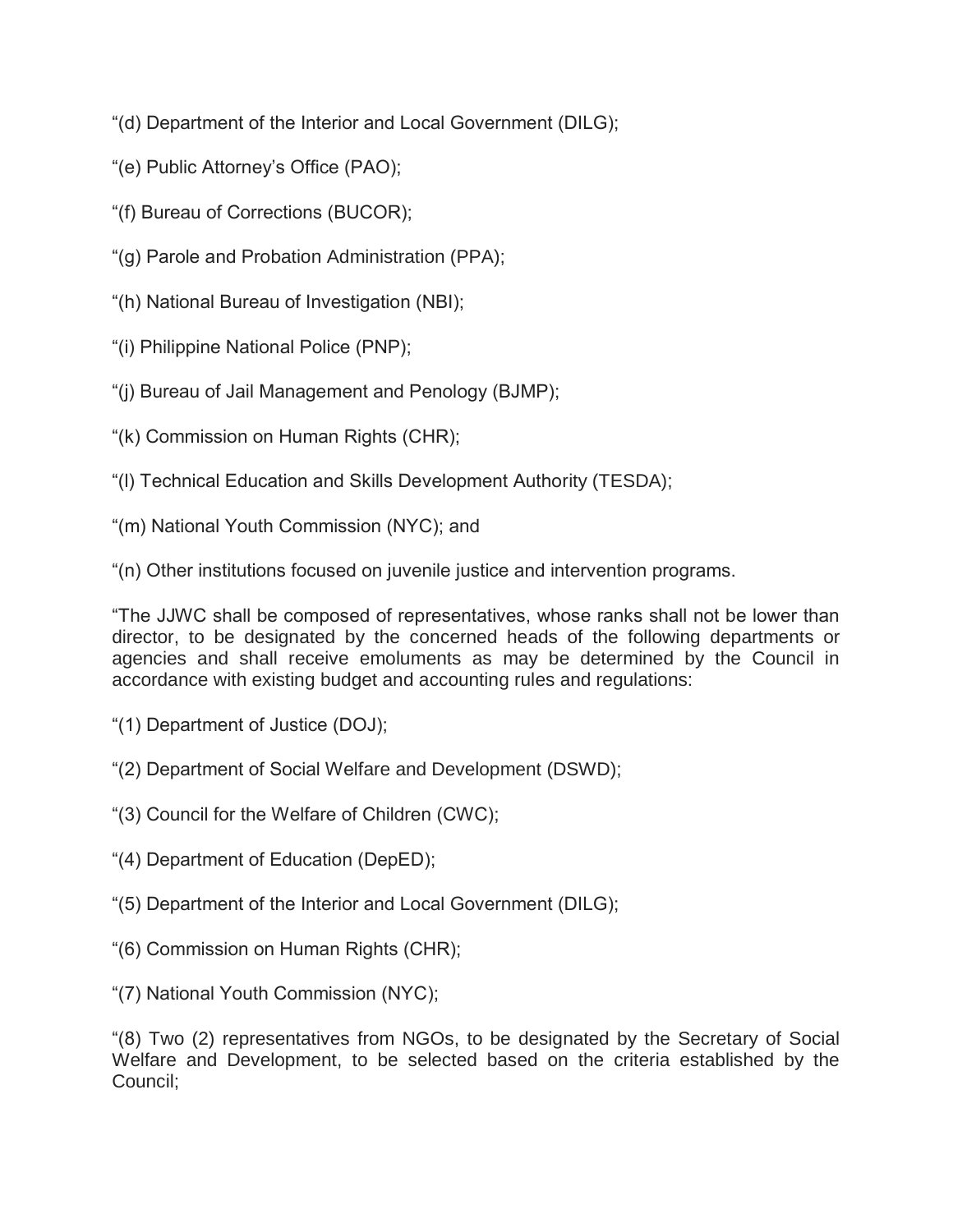"(9) Department of Health (DOH); and

"(10) One (1) representative each from the League of Provinces, League of Cities, League of Municipalities and League of Barangays.

"There shall be a Regional Juvenile Justice and Welfare Committee (RJJWC) in each region. The RJJWCs will be under the administration and supervision of the JJWC. The RJJWC shall be chaired by the director of the regional office of the DSWD. It shall ensure the effective implementation of this Act at the regional and LGU levels and the coordination among its member agencies.

"The RJJWC will be composed of permanent representatives who shall have a rank not lower than an assistant regional director or its equivalent to be designated by the concerned department heads from the following agencies and shall receive emoluments as may be determined by the Council in accordance with existing budget and accounting rules and regulations:

"(i) Department of Justice (DOJ);

"(ii) Department of Social Welfare and Development (DSWD);

"(iii) Department of Education (DepED);

"(iv) Department of the Interior and Local Government (DILG);

"(v) Commission on Human Rights (CHR);

"(vi) Department of Health (DOH);

"(vii) Two (2) representatives from NGOs operating within the region selected by the RJJWC based on the criteria established by the JJWC;

"(viii) One (1) sectoral representative from the children or youth sector within the region; and

"(ix) One (1) representative from the League of Provinces/ Cities/ Municipalities/ Barangays of the Philippines.

"The JJWC shall convene within fifteen (15) days from the effectivity of this Act. The Secretary of Social Welfare and Development shall determine the organizational structure and staffing pattern of the JJWC national secretariat and the RJJWC secretariat.

"In the implementation of this Act, the JJWC shall consult with the various leagues of local government officials.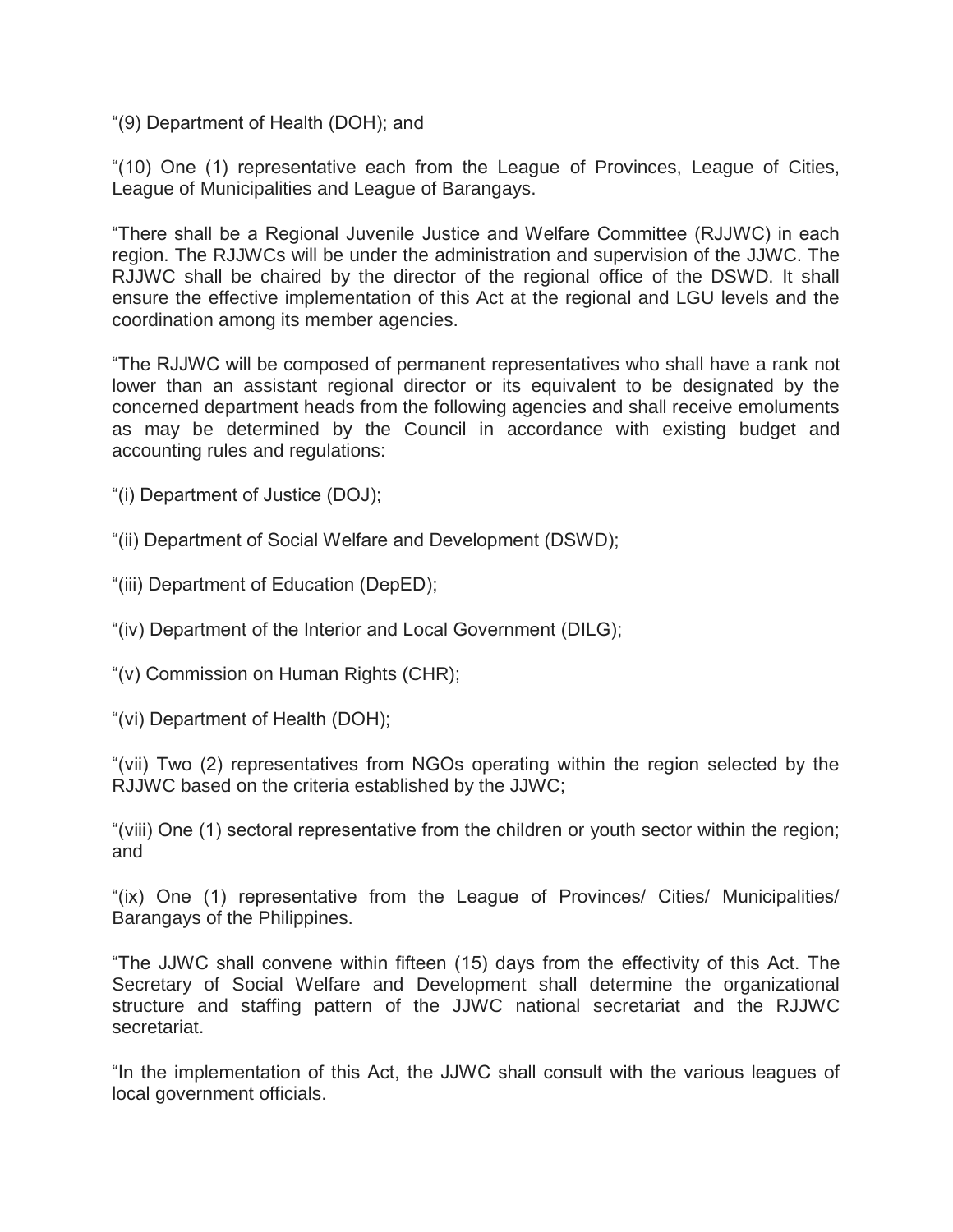"The JJWC shall coordinate with the Office of the Court Administrator and the Philippine Judicial Academy to ensure the realization of its mandate and the proper discharge of its duties and functions, as herein provided."

SEC.5. Section 9 of Republic Act No. 9344 is hereby amended to read as follows:

"SEC. 9. *Duties and Functions of the JJWC*. – The JJWC shall have the following duties and functions:

"(a) To oversee the implementation of this Act;

"(b) To advise the President on all matters and policies relating to juvenile justice and welfare;

"(c) To assist the concerned agencies in the review and redrafting of existing policies/regulations or in the formulation of new ones in line with the provisions of this Act;

"(d) To periodically develop a comprehensive 3 to 5-year national juvenile intervention program, with the participation of government agencies concerned, NGOs and youth organizations;

"(e) To coordinate the implementation of the juvenile intervention programs and activities by national government agencies and other activities which may have an important bearing on the success of the entire national juvenile intervention program. All programs relating to juvenile justice and welfare shall be adopted in consultation with the JJWC;

"(f) To consult with the various leagues of local government officials in the formulation and recommendation of policies and strategies for the prevention of juvenile delinquency and the promotion of juvenile justice and welfare;

"(g) To formulate and recommend policies and strategies in consultation with children for the prevention of juvenile delinquency and the administration of justice, as well as for the treatment and rehabilitation of the children in conflict with the law;

"(h) To collect relevant information and conduct continuing research and support evaluations and studies on all matters relating to juvenile justice and welfare, such as, but not limited to:

"(1) The performance and results achieved by juvenile intervention programs and by activities of the local government units and other government agencies;

"(2) The periodic trends, problems and causes of juvenile delinquency and crimes; and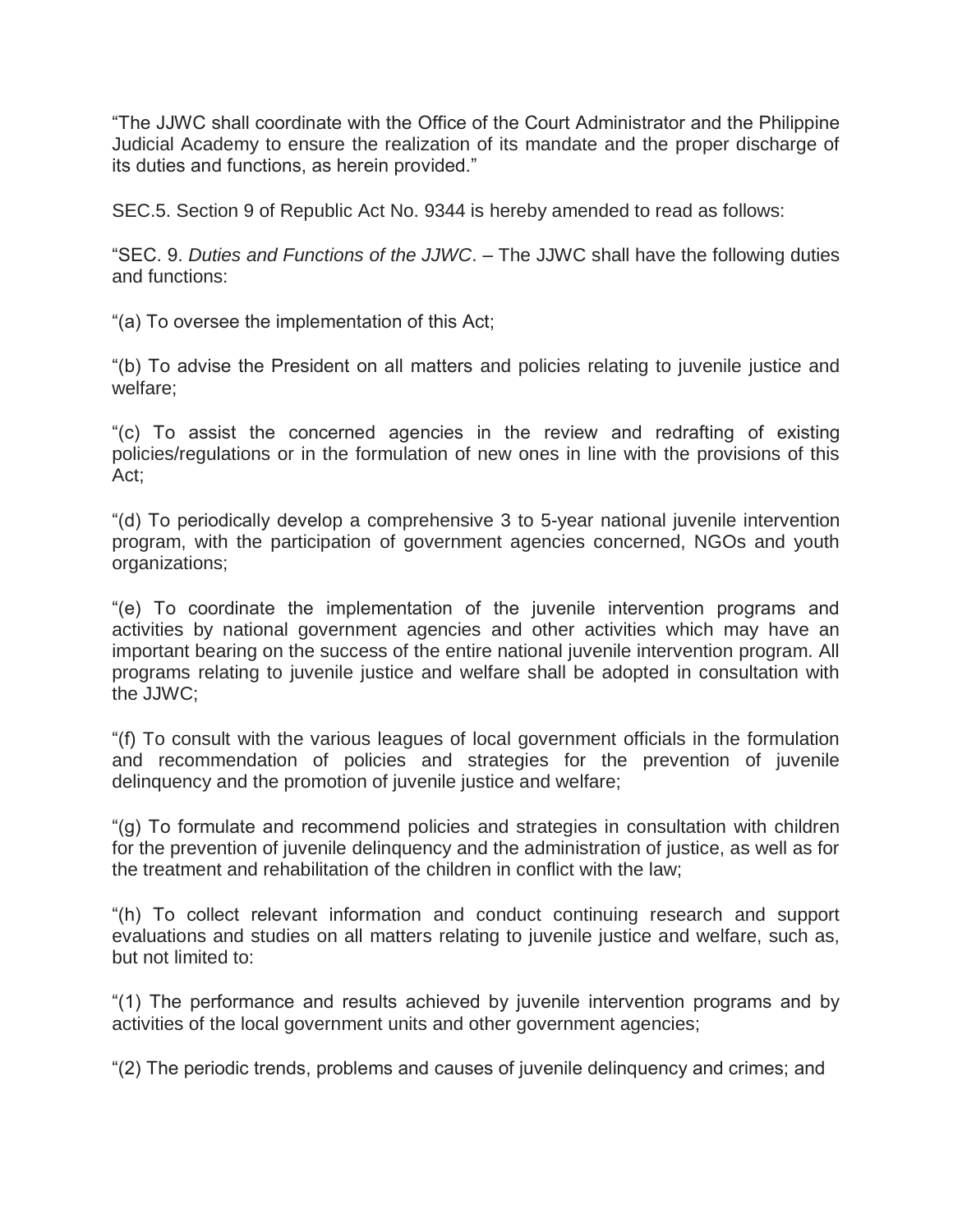"(3) The particular needs of children in conflict with the law in custody.

"The data gathered shall be used by the JJWC in the improvement of the administration of juvenile justice and welfare system.

"The JJWC shall submit an annual report to Congress on the implementation of the provisions of this Act.

"The JJWC shall set up a mechanism to ensure that children are involved in research and policy development.

"(i) Through duly designated persons and with the assistance of the agencies provided in the preceding section, to conduct regular inspections in detention and rehabilitation facilities and to undertake spot inspections on their own initiative in order to check compliance with the standards provided herein and to make the necessary recommendations to appropriate agencies;

"(j) To initiate and coordinate the conduct of trainings for the personnel of the agencies involved in the administration of the juvenile justice and welfare system and the juvenile intervention program;

"(k) To submit an annual report to the President on the implementation of this Act; and

"(l) To perform such other functions as may be necessary to implement the provisions of this Act."

"SEC. 9-A. *Duties and Functions of the RJJWC.* – The RJJWC shall have the following duties and functions:

"(a) To oversee and ensure the effective implementation of this Act at the regional level and at the level of the LGUs;

"(b) To assist the concerned agencies in the implementation and in compliance with the JJWC's adopted policies/regulations or provide substantial inputs to the JJWC in the formulation of new ones in line with the provisions of this Act;

"(c) To assist in the development of the comprehensive 3 to 5-year local juvenile intervention program, with the participation of concerned LGUs, NGOs and youth organizations within the region and monitor its implementation;

"(d) To coordinate the implementation of the juvenile intervention programs and activities by national government agencies and other activities within the region;

"(e) To oversee the programs and operation of the intensive juvenile intervention and support center established within the region;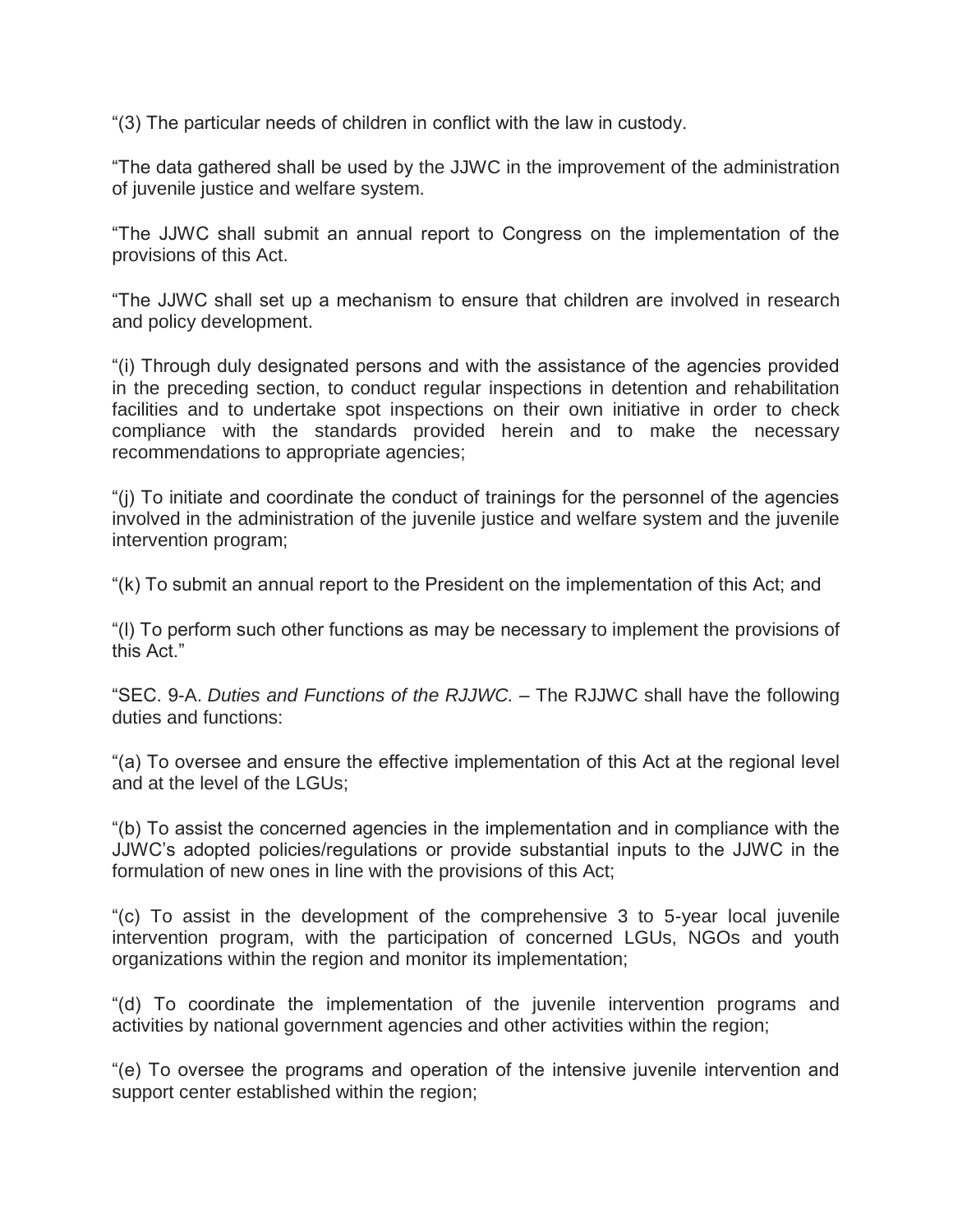"(f) To collect relevant regional information and conduct continuing research and support evaluations and studies on all matters relating to juvenile justice and welfare within the region, such as, but not limited to:

"(1) Performance and results achieved by juvenile intervention programs and by activities of the LGUs and other government agencies within the region;

"(2) The periodic trends, problems and causes of juvenile delinquency and crimes from the LGU level to the regional level; and

"(3) The particular needs of children in conflict with the law in custody within their regional jurisdiction.

"The data gathered shall be forwarded by the RJJWC to the JJWC on an annual basis and as may be deemed necessary by the JJWC.

"(g) Through duly designated persons and with the assistance of the agencies provided in the preceding section, to conduct regular inspections in detention and rehabilitation facilities within the region and to undertake spot inspections on their own initiative in order to check compliance with the standards provided herein and to make the necessary reports and recommendations to appropriate agencies and to the JJWC;

"(h) To initiate and coordinate the conduct of trainings for the personnel of the agencies involved in the administration of the juvenile justice and welfare system and the juvenile intervention program within the region;

"(i) To submit an annual report to the JJWC on the implementation of this Act; and

"(j) To perform such other functions as may be determined by the JJWC to implement the provisions of this Act."

SEC. 6. Section 20 of Republic Act No. 9344 is hereby amended to read as follows:

"SEC. 20. *Children Below the Age of Criminal Responsibility*. – If it has been determined that the child taken into custody is fifteen (15) years old or below, the authority which will have an initial contact with the child, in consultation with the local social welfare and development officer, has the duty to immediately release the child to the custody of his/her parents or guardian, or in the absence thereof, the child's nearest relative. The child shall be subjected to a community-based intervention program supervised by the local social welfare and development officer, unless the best interest of the child requires the referral of the child to a youth care facility or 'Bahay Pag-asa' managed by LGUs or licensed and/or accredited NGOs monitored by the DSWD.

"The local social welfare and development officer shall determine the appropriate programs for the child who has been released, in consultation with the child and the person having custody over the child. If the parents, guardians or nearest relatives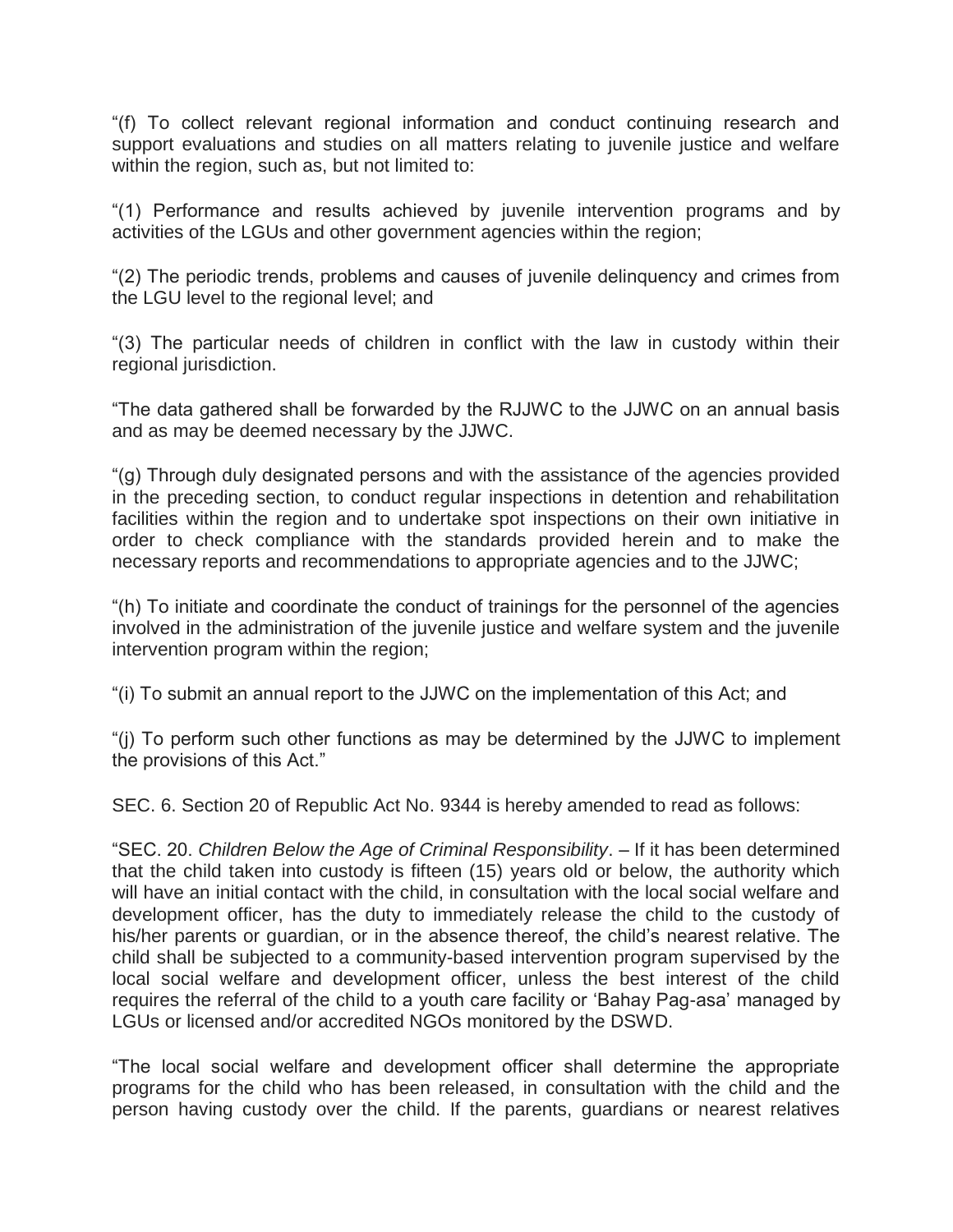cannot be located, or if they refuse to take custody, the child may be released to any of the following:

"(a) A duly registered nongovernmental or religious organization;

"(b) A barangay official or a member of the Barangay Council for the Protection of Children (BCPC);

"(c) A local social welfare and development officer; or, when and where appropriate, the DSWD.

"If the child has been found by the local social welfare and development officer to be dependent, abandoned, neglected or abused by his/her parents and the best interest of the child requires that he/she be placed in a youth care facility or 'Bahay Pag-asa', the child's parents or guardians shall execute a written authorization for the voluntary commitment of the child: *Provided*, That if the child has no parents or guardians or if they refuse or fail to execute the written authorization for voluntary commitment, the proper petition for involuntary commitment shall be immediately filed by the DSWD or the Local Social Welfare and Development Office (LSWDO) pursuant to Presidential Decree No. 603, as amended, otherwise known as 'The Child and Youth Welfare Code' and the Supreme Court rule on commitment of children: *Provided, further*, That the minimum age for children committed to a youth care facility or 'Bahay Pag-asa' shall be twelve (12) years old."

"SEC. 20-A. *Serious Crimes Committed by Children Who Are Exempt From Criminal Responsibility*. – A child who is above twelve (12) years of age up to fifteen (15) years of age and who commits parricide, murder, infanticide, kidnapping and serious illegal detention where the victim is killed or raped, robbery, with homicide or rape, destructive arson, rape, or carnapping where the driver or occupant is killed or raped or offenses under Republic Act No. 9165 (Comprehensive Dangerous Drugs Act of 2002) punishable by more than twelve (12) years of imprisonment, shall be deemed a neglected child under Presidential Decree No. 603, as amended, and shall be mandatorily placed in a special facility within the youth care faculty or 'Bahay Pag-asa' called the Intensive Juvenile Intervention and Support Center (IJISC).

"In accordance with existing laws, rules, procedures and guidelines, the proper petition for involuntary commitment and placement under the IJISC shall be filed by the local social welfare and development officer of the LGU where the offense was committed, or by the DSWD social worker in the local social welfare and development officer's absence, within twenty-four (24) hours from the time of the receipt of a report on the alleged commission of said child. The court, where the petition for involuntary commitment has been filed shall decide on the petition within seventy-two (72) hours from the time the said petition has been filed by the DSWD/LSWDO. The court will determine the initial period of placement of the child within the IJISC which shall not be less than one (1) year. The multi-disciplinary team of the IJISC will submit to the court a case study and progress report, to include a psychiatric evaluation report and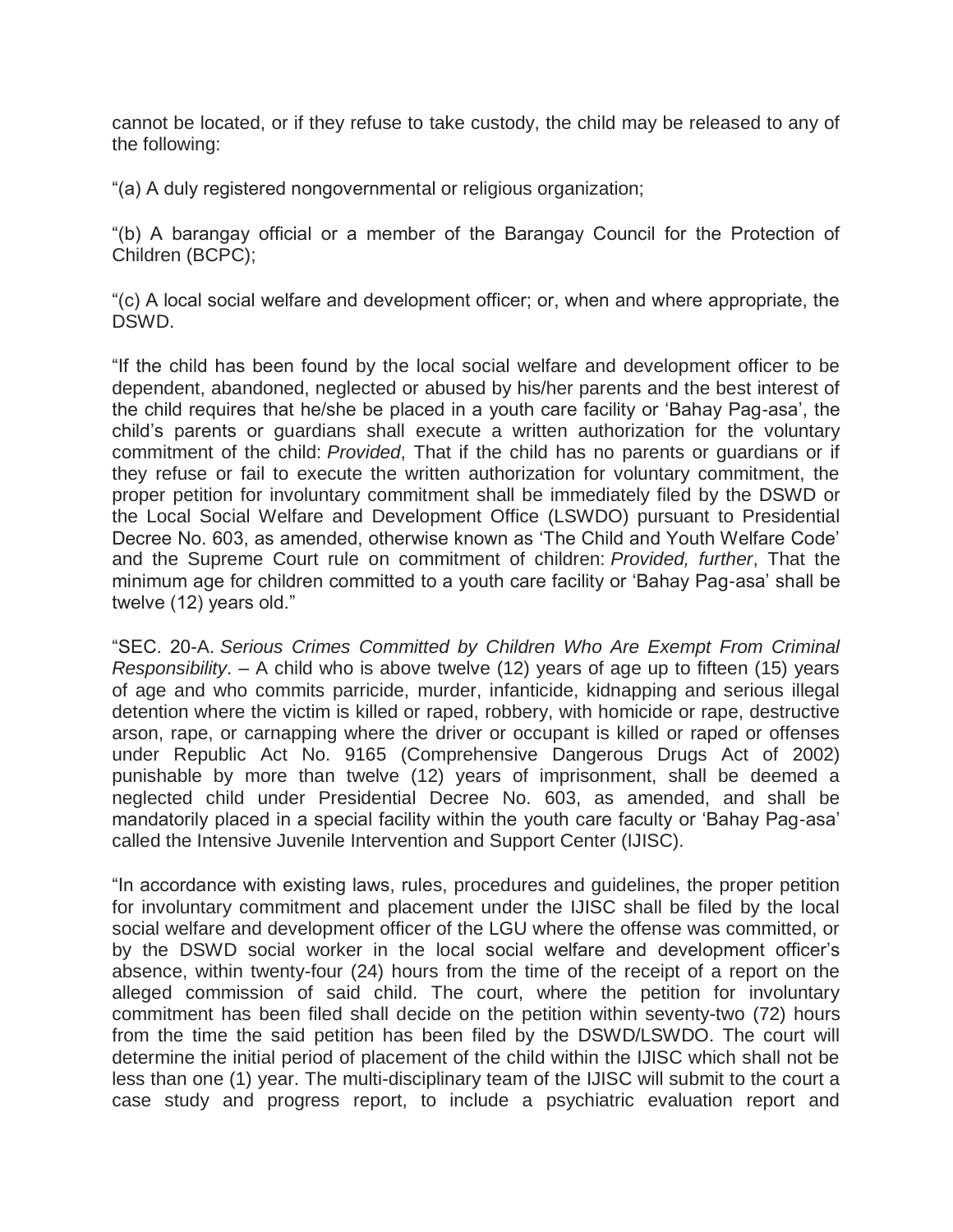recommend the reintegration of the child to his/her family or the extension of the placement under the IJISC. The multi-disciplinary team will also submit a report to the court on the services extended to the parents and family of the child and the compliance of the parents in the intervention program. The court will decide whether the child has successfully completed the center-based intervention program and is already prepared to be reintegrated with his/her family or if there is a need for the continuation of the center-based rehabilitation of the child. The court will determine the next period of assessment or hearing on the commitment of the child."

"SEC. 20-B. *Repetition of Offenses.* – A child who is above twelve (12) years of age up to fifteen (15) years of age and who commits an offense for the second time or oftener: *Provided,* That the child was previously subjected to a community-based intervention program, shall be deemed a neglected child under Presidential Decree No. 603, as amended, and shall undergo an intensive intervention program supervised by the local social welfare and development officer: *Provided, further,* That, if the best interest of the child requires that he/she be placed in a youth care facility or 'Bahay Pagasa', the child's parents or guardians shall execute a written authorization for the voluntary commitment of the child: *Provided, finally,* That if the child has no parents or guardians or if they refuse or fail to execute the written authorization for voluntary commitment, the proper petition for involuntary commitment shall be immediately filed by the DSWD or the LSWDO pursuant to Presidential Decree No. 603, as amended."

"SEC. 20-C. *Exploitation of Children for Commission of Crimes.* – Any person who, in the commission of a crime, makes use, takes advantage of, or profits from the use of children, including any person who abuses his/her authority over the child or who, with abuse of confidence, takes advantage of the vulnerabilities of the child and shall induce, threaten or instigate the commission of the crime, shall be imposed the penalty prescribed by law for the crime committed in its maximum period."

"SEC. 20-D. *Joint Parental Responsibility.* – Based on the recommendation of the multidisciplinary team of the IJISC, the LSWDO or the DSWD, the court may require the parents of a child in conflict with the law to undergo counseling or any other intervention that, in the opinion of the court, would advance the welfare and best interest of the child.

"As used in this Act, 'parents' shall mean any of the following:

- "(a) Biological parents of the child; or
- "(b) Adoptive parents of the child; or
- "(c) Individuals who have custody of the child.

"A court exercising jurisdiction over a child in conflict with the law may require the attendance of one or both parents of the child at the place where the proceedings are to be conducted.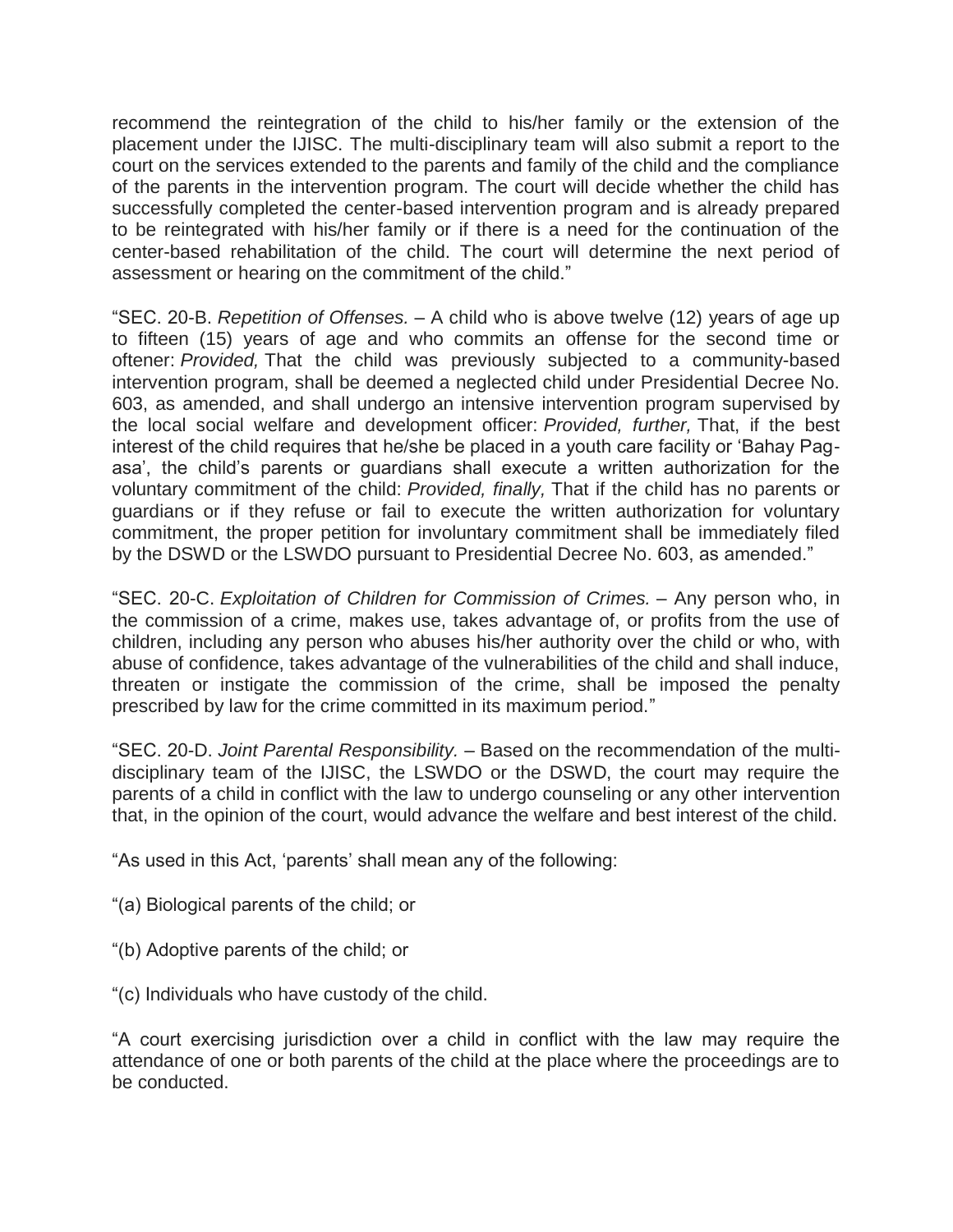"The parents shall be liable for damages unless they prove, to the satisfaction of the court, that they were exercising reasonable supervision over the child at the time the child committed the offense and exerted reasonable effort and utmost diligence to prevent or discourage the child from committing another offense."

"SEC. 20-E. *Assistance to Victims of Offenses Committed by Children.* – The victim of the offense committed by a child and the victim's family shall be provided the appropriate assistance and psychological intervention by the LSWDO, the DSWD and other concerned agencies."

SEC. 7. Section 22 of Republic Act No. 9344 is hereby amended to read as follows:

"SEC. 22. *Duties During Initial Investigation.* – The law enforcement officer shall, in his/her investigation, determine where the case involving the child in conflict with the law should be referred.

"The taking of the statement of the child shall be conducted in the presence of the following: (1) child's counsel of choice or in the absence thereof, a lawyer from the Public Attorney's Office; (2) the child's parents, guardian, or nearest relative, as the case may be; and (3) the local social welfare and development officer. In the absence of the child's parents, guardian, or nearest relative, and the local social welfare and development officer, the investigation shall be conducted in the presence of a representative of an NGO, religious group, or member of the BCPC.

"The social worker shall conduct an initial assessment to determine the appropriate interventions and whether the child acted with discernment, using the discernment assessment tools developed by the DSWD. The initial assessment shall be without prejudice to the preparation of a more comprehensive case study report. The local social worker shall do either of the following:

"(a) Proceed in accordance with Section 20 if the child is fifteen (15) years or below or above fifteen (15) but below eighteen (18) years old, who acted without discernment; and

"(b) If the child is above fifteen (15) years old but below eighteen (18) and who acted with discernment, proceed to diversion under the following chapter."

SEC. 8. Section 33 of Republic Act No. 9344 is hereby amended to read as follows:

"SEC. 33. *Preliminary Investigation and Filing of Information.* – The prosecutor shall conduct a preliminary investigation in the following instances: (a) when the child in conflict with the law does not qualify for diversion; (b) when the child, his/her parents or guardian does not agree to diversion as specified in Sections 27 and 28; and (c) when considering the assessment and recommendation of the social worker, the prosecutor determines that diversion is not appropriate for the child in conflict with the law.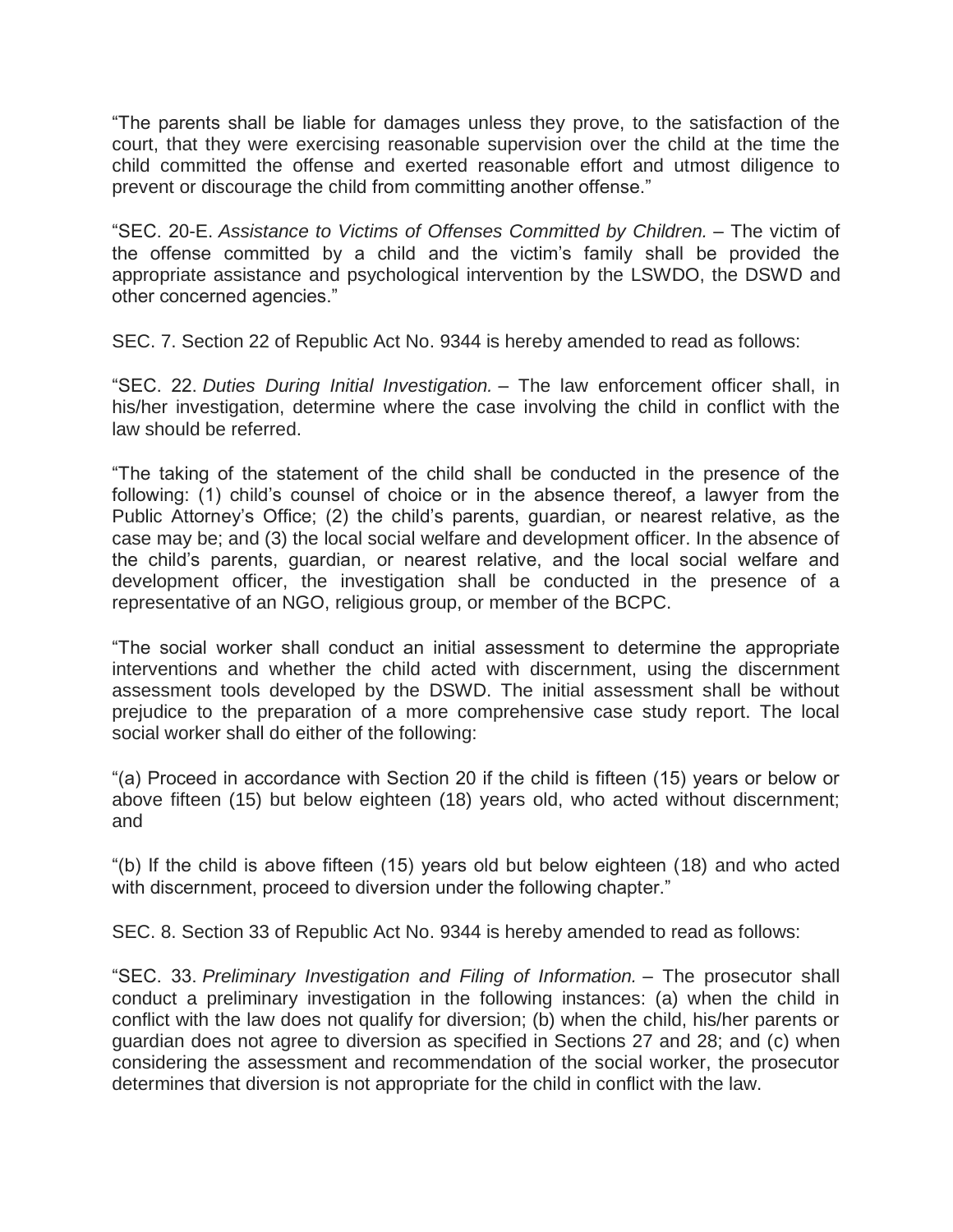"Upon serving the *subpoena* and the affidavit of complaint, the prosecutor shall notify the Public Attorney's Office of such service, as well as the personal information, and place of detention of the child in conflict with the law.

"Upon determination of probable cause by the prosecutor, the information against the child shall be filed before the Family Court within forty-five (45) days from the start of the preliminary investigation. The information must allege that the child acted with discernment."

SEC. 9. Section 49 of Republic Act No. 9344 is hereby amended to read as follows:

"SEC. 49. *Establishment of 'Bahay Pag-Asa'.* – Each province and highly-urbanized city (the LGUs) shall be responsible for building, funding and operating a 'Bahay Pag-asa' within their jurisdiction following the standards that will be set by the DSWD and adopted by the JJWC.

"Every 'Bahay Pag-asa' will have a special facility called the IJISC. This Center will be allocated for children in conflict with the law in accordance with Sections 20, 20-A and 20-B hereof. These children will be required to undergo a more intensive multidisciplinary intervention program. The JJWC in partnership with, but not limited to, the DSWD, the DOH, the DepED and the DILG, will develop and set the standards for the implementation of the multi-disciplinary intervention program of the IJISC. Upon institutionalization of the IJISC program, the JJWC will continue to monitor and provide technical assistance to the multi-disciplinary teams operating the said centers."

SEC. 10. Section 50 of Republic Act No. 9344 is hereby amended to read as follows:

"SEC. 50. *Care and Maintenance of the Child in Conflict with the Law.* – x x x

"The LGUs expected expenditures on the local juvenile intervention program for children at risk and children in conflict with the law shall be included in the LGUs annual budget. Highly-urbanized cities and provincial governments should include a separate budget for the construction and maintenance of the 'Bahay Pag-asa' including the operation of the IJISC within the 'Bahay Pag-asa'."

SEC. 11. Section 57 of Republic Act No. 9344 is hereby amended to read as follows:

"SEC. 57. *Status Offenses.* – Any conduct not considered an offense or not penalized if committed by an adult shall not be considered an offense and shall not be punished if committed by a child."

"SEC. 57-A. *Violations of Local Ordinances.* – Ordinances enacted by local governments concerning juvenile status offenses such as, but not limited to, curfew violations, truancy, parental disobedience, anti-smoking and anti-drinking laws, as well as light offenses and misdemeanors against public order or safety such as, but not limited to, disorderly conduct, public scandal, harassment, drunkenness, public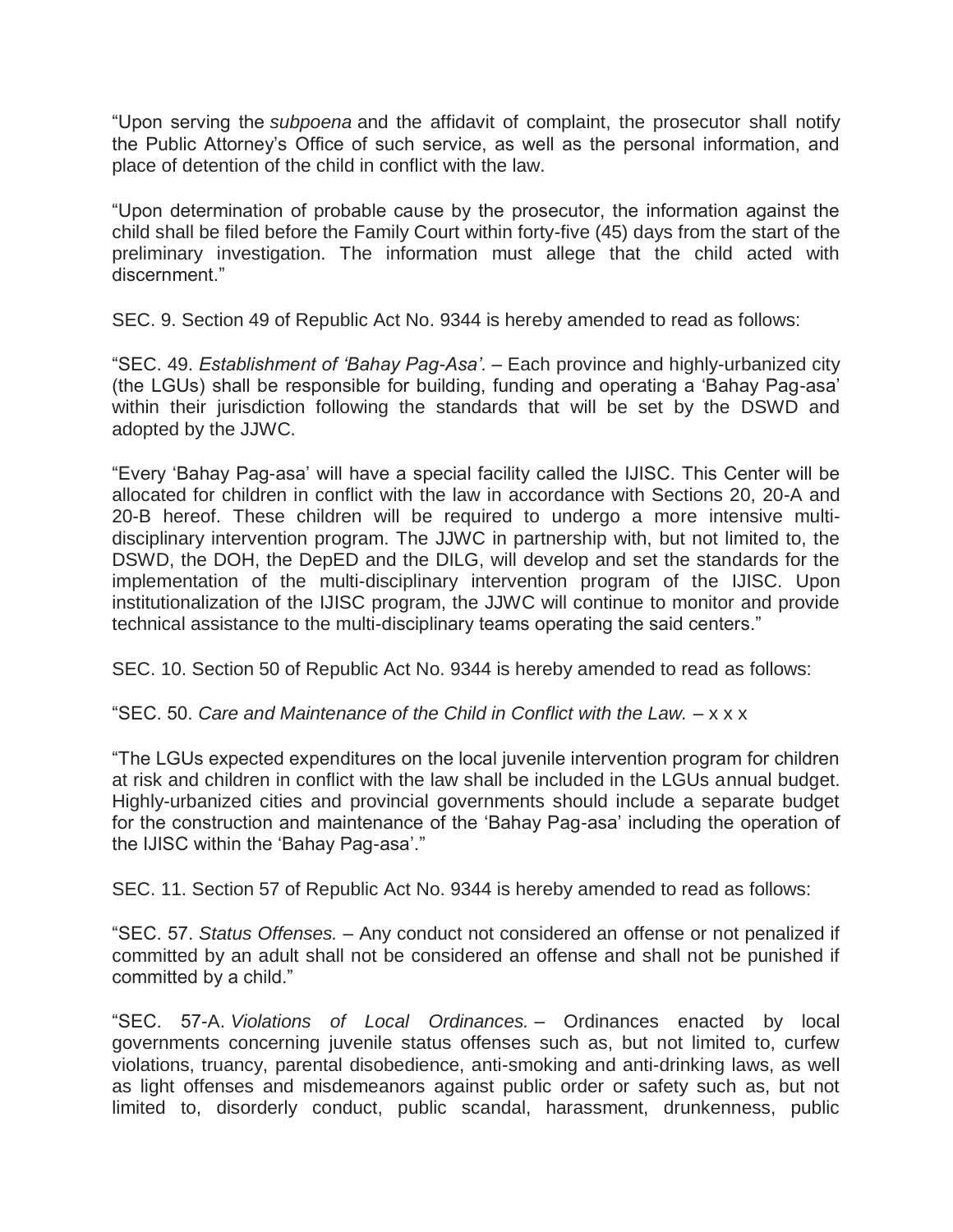intoxication, criminal nuisance, vandalism, gambling, mendicancy, littering, public urination, and trespassing, shall be for the protection of children. No penalty shall be imposed on children for said violations, and they shall instead be brought to their residence or to any barangay official at the barangay hall to be released to the custody of their parents. Appropriate intervention programs shall be provided for in such ordinances. The child shall also be recorded as a 'child at risk' and not as a 'child in conflict with the law'. The ordinance shall also provide for intervention programs, such as counseling, attendance in group activities for children, and for the parents, attendance in parenting education seminars."

SEC. 12. *Mandatory Registry of Children in Conflict with the Law.* – All duty-bearers, including barangay/BCPC workers, law enforcers, teachers, guidance counselors, social workers and prosecutors who will receive report, handle or refer cases of children in conflict with the law, shall ensure a faithful recordation of all pertinent information, such as age, residence, gender, crime committed or accused of and the details of the intervention or diversion, as the case may be, under which they will undergo or has undergone, of all children in conflict with the law to guarantee the correct application of the provisions of this Act and other laws. The JJWC shall lead in the establishment of a centralized information management system on children in conflict with the law. This provision is however without prejudice to Section 43 of this Act.

SEC. 13. Section 63 of Republic Act No. 9344 is hereby amended to read as follows:

"SEC. 63. *Appropriations.* – The amount necessary to carry out the provisions of this Act shall be charged against the current year's appropriations of the JJWC under the budget of the Department of Justice. Thereafter, such sums as may be necessary for the continued implementation of this Act shall be included in the budget of the DSWD under the annual General Appropriations Act: *Provided,* That the amount of Four hundred million pesos (P400,000,000.00) shall be appropriated for the construction of 'Bahay Pag-asa' rehabilitation centers in provinces or cities with high incidence of children in conflict with the law to be determined and identified by the DSWD and the JJWC on a priority basis: *Provided, further,* That the said amount shall be coursed through the Department of Public Works and Highways (DPWH) for its proper implementation.

"The LGUs concerned shall make available, from its own resources or assets, their counterpart share equivalent to the national government contribution of Five million pesos (P5,000,000.00) per rehabilitation center.

"In addition, the Council may accept donations, grants and contributions from various sources, in cash or in kind, for purposes relevant to its functions, subject to the usual government accounting and auditing rules and regulations."

SEC. 14. *Implementing Rules and Regulations.* – The JJWC shall promulgate the necessary rules and regulations within sixty (60) days from the effectivity of this Act.